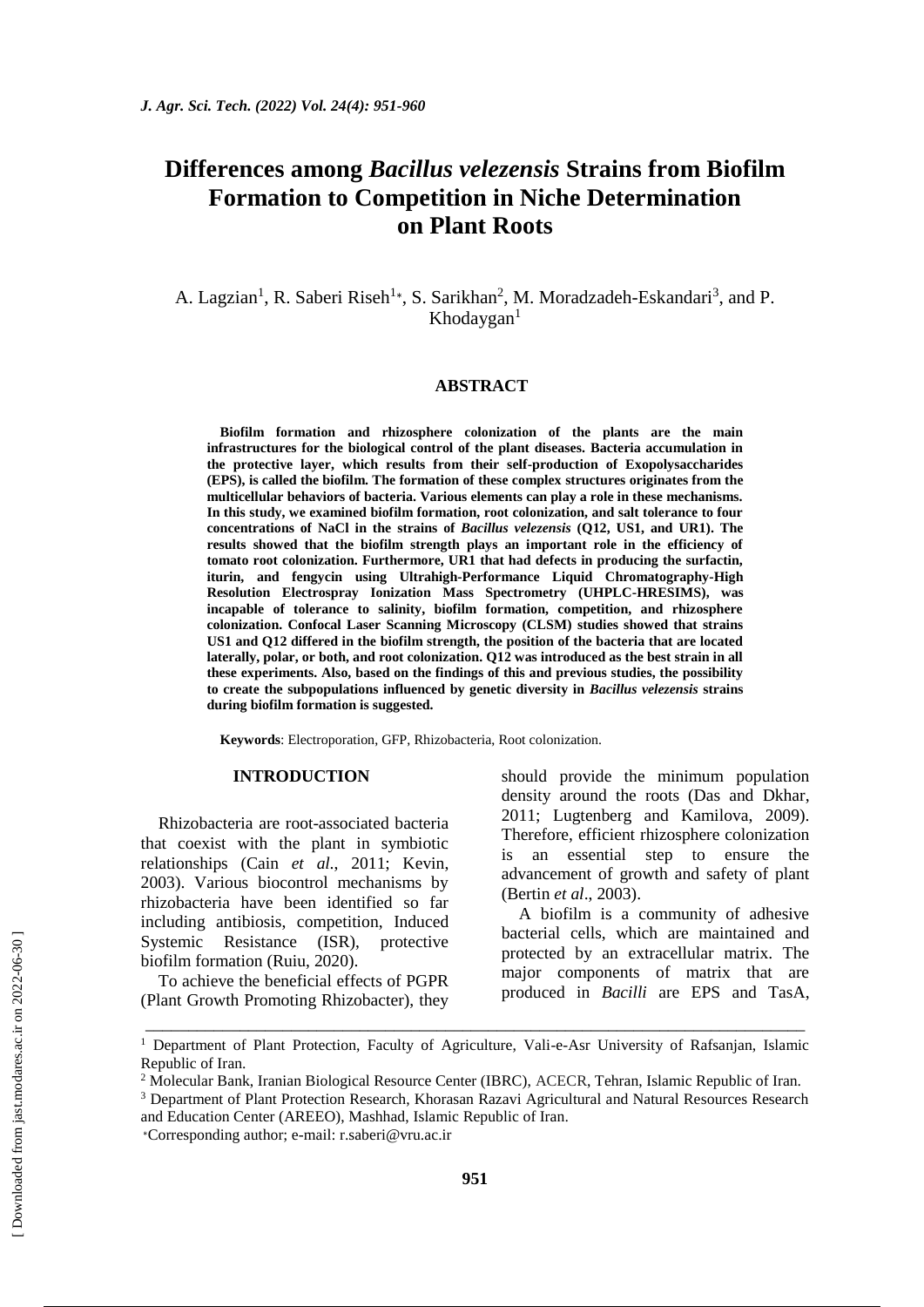which are obtained via expressing *eps* (A-O) operon and *tapA-sipW-tasA* operon, respectively (Kovács and Dragoš, 2019; Branda *et al*., 2005; Branda *et al*., 2001).

Among the biocontrol agents, the lipopeptide derivatives in *Bacillus* sp*.,* which are called fengycin, iturin, and surfactin, are characterized by variability in the peptide chains and fatty acids. In addition to controlling the plant diseases by antifungal and antibacterial properties, they could induce the resistance (Zaman and Toth, 2013; Henry *et al*., 2011) and help to form biofilm and colonize of plant roots (Zeriouh *et al*., 2014; Beauregard *et al*., 2013).

In the evolution of bacilli, it was observed that the highest matrix production causes the stronger biofilm, such as the wrinkled phenotype, which is accompanied via colonies of rough and spreader, and in the smooth morphotype lowermost matrix production that is downscale to the ancestor. In a complex structure, the position of cells is determined by the matrix [\(Kovács](https://www.sciencedirect.com/science/article/abs/pii/S0022283619300701#!) and [Dragoš,](https://www.sciencedirect.com/science/article/abs/pii/S0022283619300701#!) 2019; Kim *et al*., 2014; Xavier and Foster, 2007). Some studies showed that *Bacillus subtilis* strains that form biofilm also compete against competitors to gain their ecological niche by root colonization (Luo *et al*., 2015; Bais *et al*., 2004; Ahimou *et al*., 2000).

Surfactin has more antibacterial properties than antifungals; nevertheless, it can have synergistic effects on iturin (Deravel *et al*., 2014). Surfactin is known as a prerequisite for signaling the pathway to form a biofilm (Bais *et al*., 2004). Thus, surfactin is necessary for the biofilm development and roots colonization (Xu *et al*., 2019; Zeriouh *et al*., 2014; Bais *et al*., 2004). Furthermore, cyclic lipopeptides mycosubtilin and bacillomycin D, which belong to the iturin family, facilitate biofilm development and colonization of plant roots (Xu *et al*., 2013; Ongena and Jacques, 2008).

In previous studies, *Bacillus velezensis* strains Q12, US1, and UR1 were different in controlling the fungi and bacteria plant pathogens *in vitro* and *in vivo*. Moreover, studies showed that they differed in the production or non-production of bioactive

lipopeptides such as surfactin, fengycin, and iturin. In this study, we aimed to survey these strains from the perspective of the possibility of biofilm formation and colonization of tomato roots using a labeled strain with Green Fluorescent Protein (GFP). This experiment will be helpful in introducing the strains as biofertilizers.

# **MATERIALS AND METHODS**

# **Microorganisms and Plasmids**

Regarding our previous studies, we obtained *Bacillus velezensis* strains Q12, US1, and UR1 from among 500 bacterial isolates of *Solanaceae* family rhizosphere, and *Pseudomonas chlororaphis* VUPf5 from the peach rhizosphere (Lagzian *et al*. 2021). They are the best strains to control many bacterial and fungal pathogens of plants. Since some gram-negative bacteria are good colonizers, especially *P. chlororaphis* VUPf5 (in many of our previous experiments) that had high capabilities for bio-control of plant pathogens, it was selected as a control in these experiments. For long-term storage, a loop of overnight culture bacteria was suspended and homogenized in the microtubes containing 65% rich LB (Lysogeny Broth, Carl Roth, Germany) and 35% glycerol, then, stored at - 80°C. To investigate tomato root colonization, strain UR1 was labeled by plasmid pTB603 (pNW33n-hyGFP) of *Escherichia coli*. The plasmid extraction was carried out by High Pure Plasmid Isolation Kit (Merck, Roche, Germany).

#### **Electroporation Assay**

From an overnight culture of strain UR1 on a plate, we took a single colony and transferred it into 2 mL liquid LB media, and incubated it on a shaker at 30℃, 220 rpm, for 16 hours. Then, the bacteria suspension (1 mL) was inoculated into 100 mL LB media. The growth of bacteria was detected by the measurement of OD600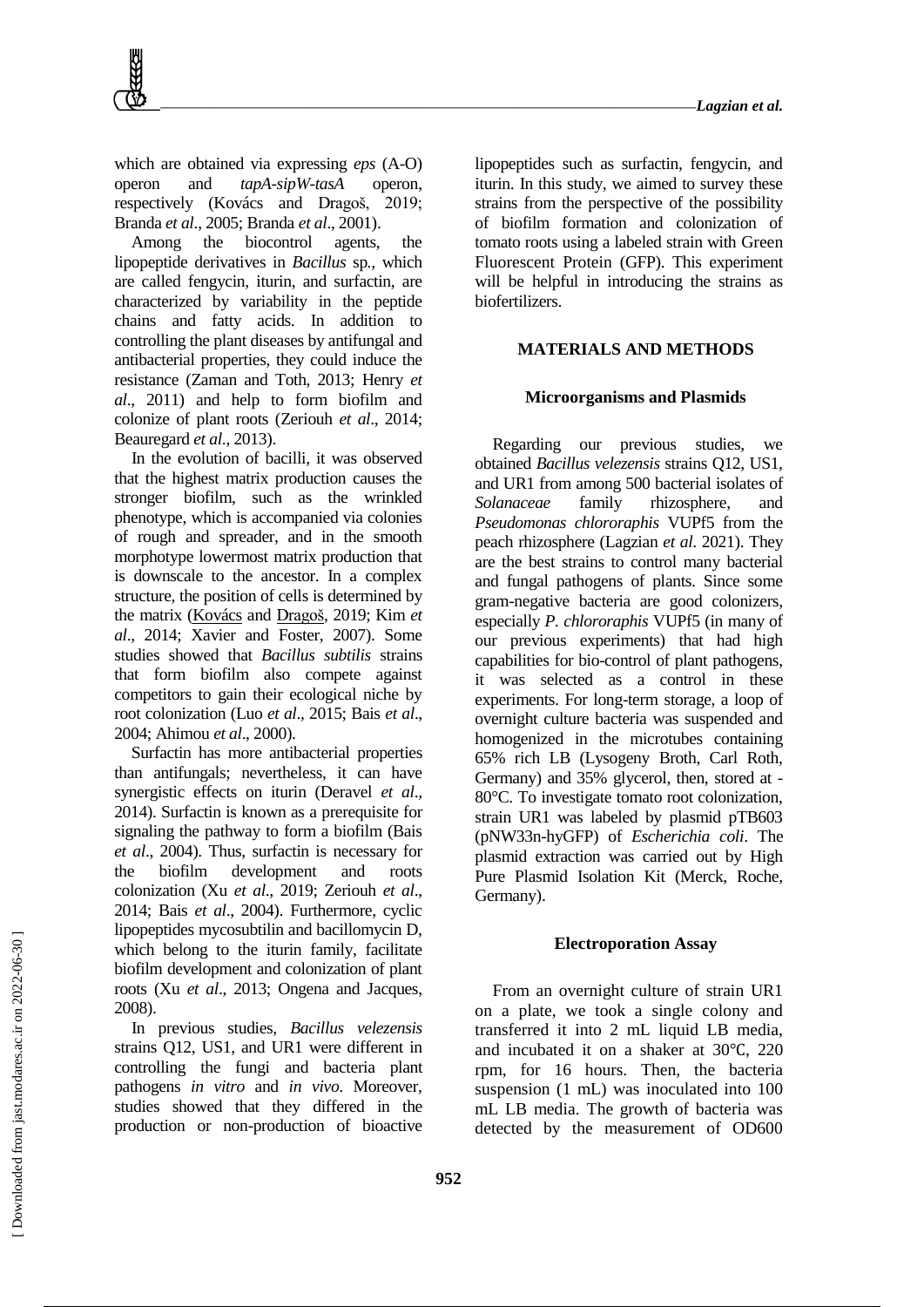using spectrophotometer until it reached 0.2- 0.3, which was checked every 30 minutes. The next step included cell wall-weakening treatment by adding sterile glycine solution 3% (w/v) and located for 1 hour at 30℃, 220 rpm. All steps were cold and performed on the ice from this stage. Then, 16 mL ice-cold electroporation buffer (Sucrose 272 mmol L-<sup>1</sup>, MgCl<sub>2</sub> 0.5 mmol L<sup>-1</sup>, K<sub>2</sub>Hpo<sub>4</sub> 0.5 mmol L<sup>-1</sup> <sup>1</sup>,, KH<sub>2</sub>po<sub>4</sub> 0.5 mmol L<sup>-1</sup>) was used to prepare the electrocompetent cells, after cooling down cells on ice (15 minutes) and centrifuging at 2,700 rpm at 4℃ for 15 minutes and discarding the supernatant. We repeated this step three times, then, added electroporation buffer and saved the tubes at -80℃. Afterwards, 1.0 µg of plasmid pTB603 and 100 µL of the competent cells (chloramphenicol resistant) were mixed and incubated on the ice for 10 minutes. Then, 100 µL of the final suspension was added to the electroporation cuvette. Electroporation was carried out by the 25  $\mu$ F, 200 $\Omega$  and from 1.5 to 3.0kV and using Micro Pulser Electroporator (Bio-Rad Ltd., Richmond, USA). Furthermore, the contents of cuvettes were quickly transferred to 2 mL LB media and incubated at 30℃, 220 rpm for 2 hours, then, spread on the petri dishes containing chloramphenicol 10  $\mu$ g mL<sup>-1</sup> and were incubated at 30℃ for 24-48 hours. Producing the GFP per transformant was tested using the fluorescence stereomicroscope (Infinitive F200 PRO, TECAN), (Peng *et al*., 2009).

# **Artificial Soil**

In an experiment, to study the colonization on tomato roots, we used a hydroponic medium substrate instead of soil. Dropping of a sterile solution of sodium alginate and phytagel (1:4, ratio) into the stirrer solution  $CaCl<sub>2</sub> 2%$  created the spherical gel beads, which were then saturated with the nutrient solution TSB 3% for 24 hours. Finally, we drained and used inside glass tubes for planting tomato seedlings (Ma *et al*., 2019).

#### **Root Colonization Assay**

Seed surface sterilization is an important step using sodium hypochlorite solution 2 % (w/v), which was discarded; then, we used Ethanol 70%, shook for 1 minute and discarded the solution. The seeds were rinsed four times by sterile MiliQ water and every time centrifuged for1 min at 11,000 rpm. The seeds were located on MS agar  $(2.2 \text{ g } L^{-1}+ \text{Agar } 1\%)$  plates (Murashige and Skoog, Sigma). The sealed plates were left at 25℃ for 2-4 days, allowing enough space among the seeds. Then, they were placed at a growth chamber at 22℃, 17 hours light every day, for 3 days. Afterwards, the seedlings were placed in microtubes containing 24 hours culture of bacteria that were diluted to OD 0.3. Then, they were transferred to glass tubes containing artificial soil and incubated at 21℃, 16 hours light per day, for 3 days (Dragoš *et al*., 2018). Afterwards, the roots were rinsed four times and fixed on the glass slides for imaging by CLSM. Fluorescent reporter incitement was carried out for GFP (488 nm). The emitted fluorescence was performed at 490-543 nm for green fluorescence. Images were analyzed with ImageJ by Fiji software.

# **Bacterial Biofilm Formation**

Bacterial strains were cultured into LB media and incubated for 17 hours at 30°C at 200 rpm. To investigate the pellicle growth, 20 μL of the bacterial suspension was inoculated into MSgg media, located inside a 24-well plate (Fan *et al*., 2017; Branda *et al*., 2001). Pellicle biofilms were incubated at 30°C and imaged after 3 days.

#### **Salt Tolerance Assay**

The tolerance of biocontrol strains to different amounts of salt was measured in vitro. Four levels of NaCl, i.e. 0, 1, 5, and 10%, were added to the tubes containing LB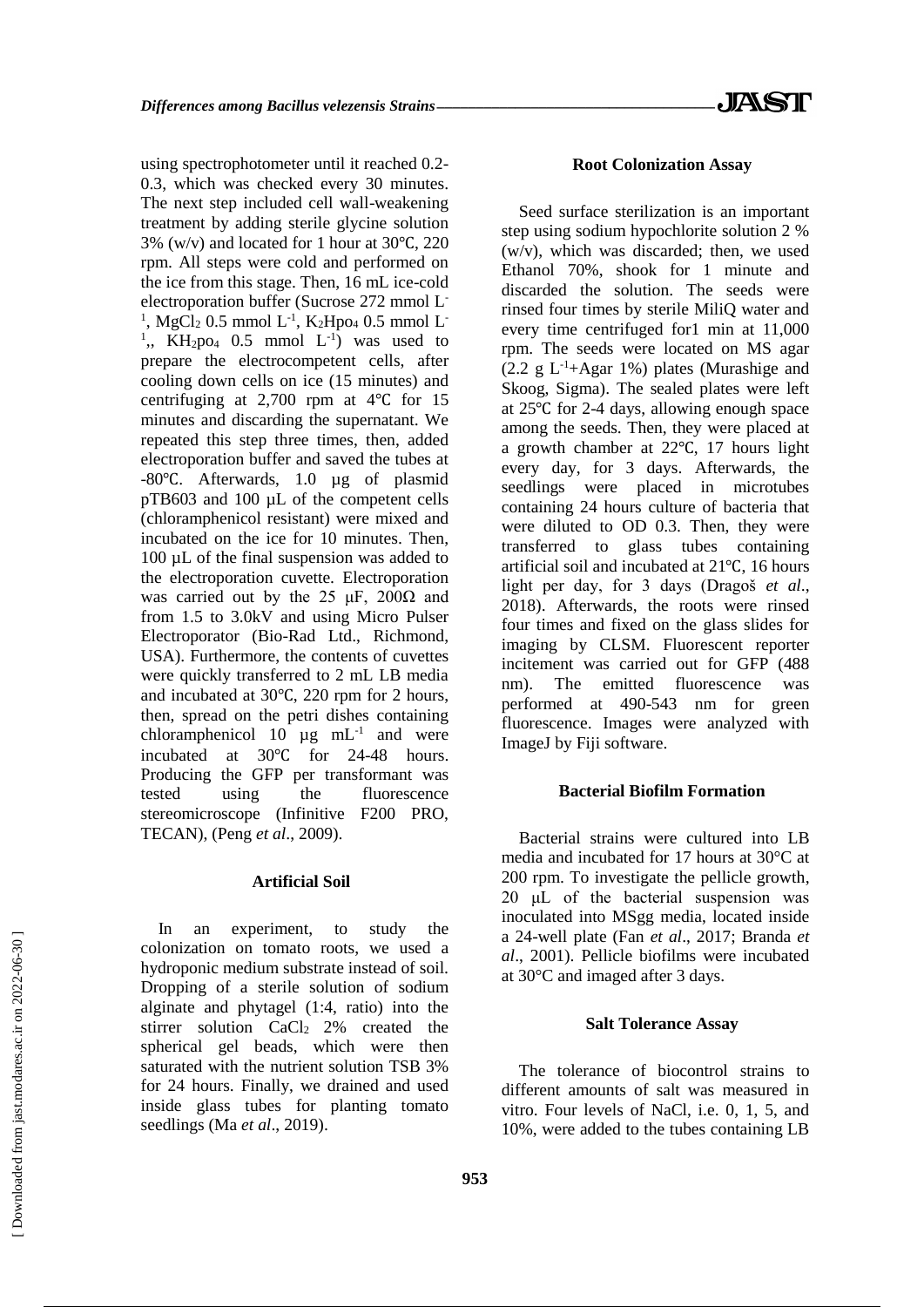

**Figure 1.** Biofilm formation on the pellicle (MSgg media). Treatments were imaged after 3 days using the stereomicroscope: **(a)** *B. velezensis* UR1, (**b)** *B. velezensis* Q12, (**c)** *B. velezensis* US1, (**d)** Negative control, (e) *P. chlororaphis* VUPf5, and (**f)** *B. velezensis* UR1.

media. From an overnight culture of bacteria,  $10^8$  CFU was inoculated into each tube; as a blank, for each salt concentration, the same amount of LB was added without bacteria. The tubes were incubated at 30°C, 220 rpm for 24 hours. Bacterial populations were measured by OD 600 nm using a spectrophotometer. Samples had 3 replications, and the experiment was repeated twice.

# **RESULTS AND DISCUSSION**

Biofilm Formation and Root Colonization

*B. velezensis* Q12 created a strong biofilm on the pellicle. The biofilm structure in strain US1 was seen with some weak points, while in strain UR1, biofilm structure was not observed. Strain VUPf5 was also able to create a biofilm (Figure 1).

Confocal Laser Scanning Microscopy was used for the visualization of root colonization trial and the bacteria replacement arrangement on the tomato root. The complex structures of biofilm were well seen in *Bacillus velezensis* Q12 on the roots.

Moreover, bacterial connections in strain US1 were reduced and delayed in biofilm formation on roots so that the bacterial connections were made only by the cellular poles, while Q12 colonized the complex structure and tangled coil around the root tip of the tomato. Cellular polar and lateral connections were well seen in its biofilm matrix. These findings were consistent with the biofilm robust structure of *B. velezensis* Q12 on the pellicle (Figure 2). In previous reports, a significant relationship was seen between lateral and polar flagella mutants in Gram-negative *Aeromonas* spp with adhesion levels and biofilm formation on surfaces. Every flagellar mutant indicated a reduced capability to form biofilms (Kirov *et al*., 2004). Since *Bacilli* have peritrichous flagella (Rigolet *et al*., 2019; Fujii *et al*., 2008), the question arises whether the lack of lateral cell attachment may be related to the dysfunction of lateral flagella in US1 on the root. Weak points on the pellicle in the strain US1 may be due to the lack of extracellular matrix production in several monoculture cells. Martin *et al.* (2020) showed that genetic diversity in matrix gene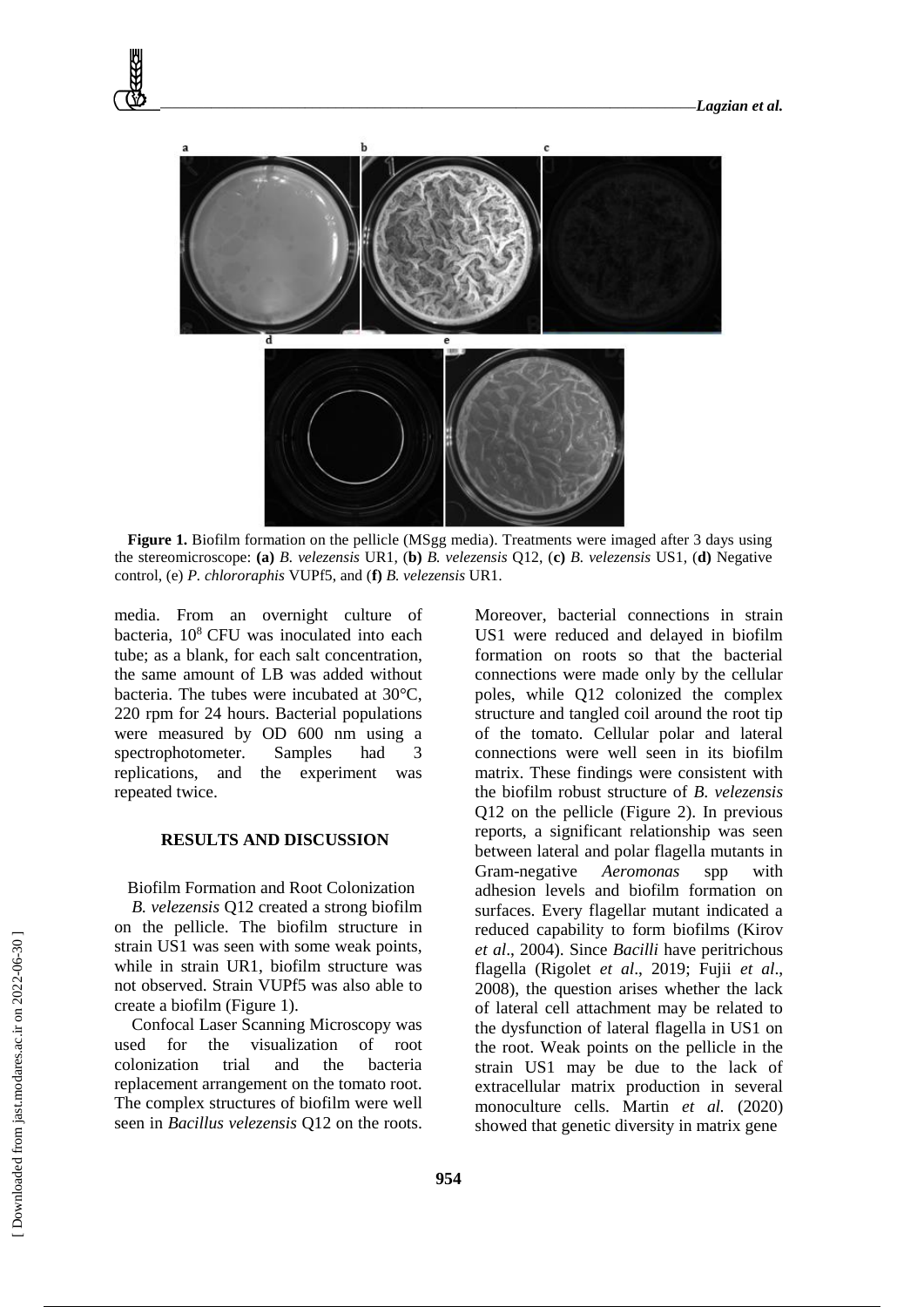

**Figure 2.** Investigation of the root tip colonization of tomato by mixed bacterial treatments. Crl: Negative Control.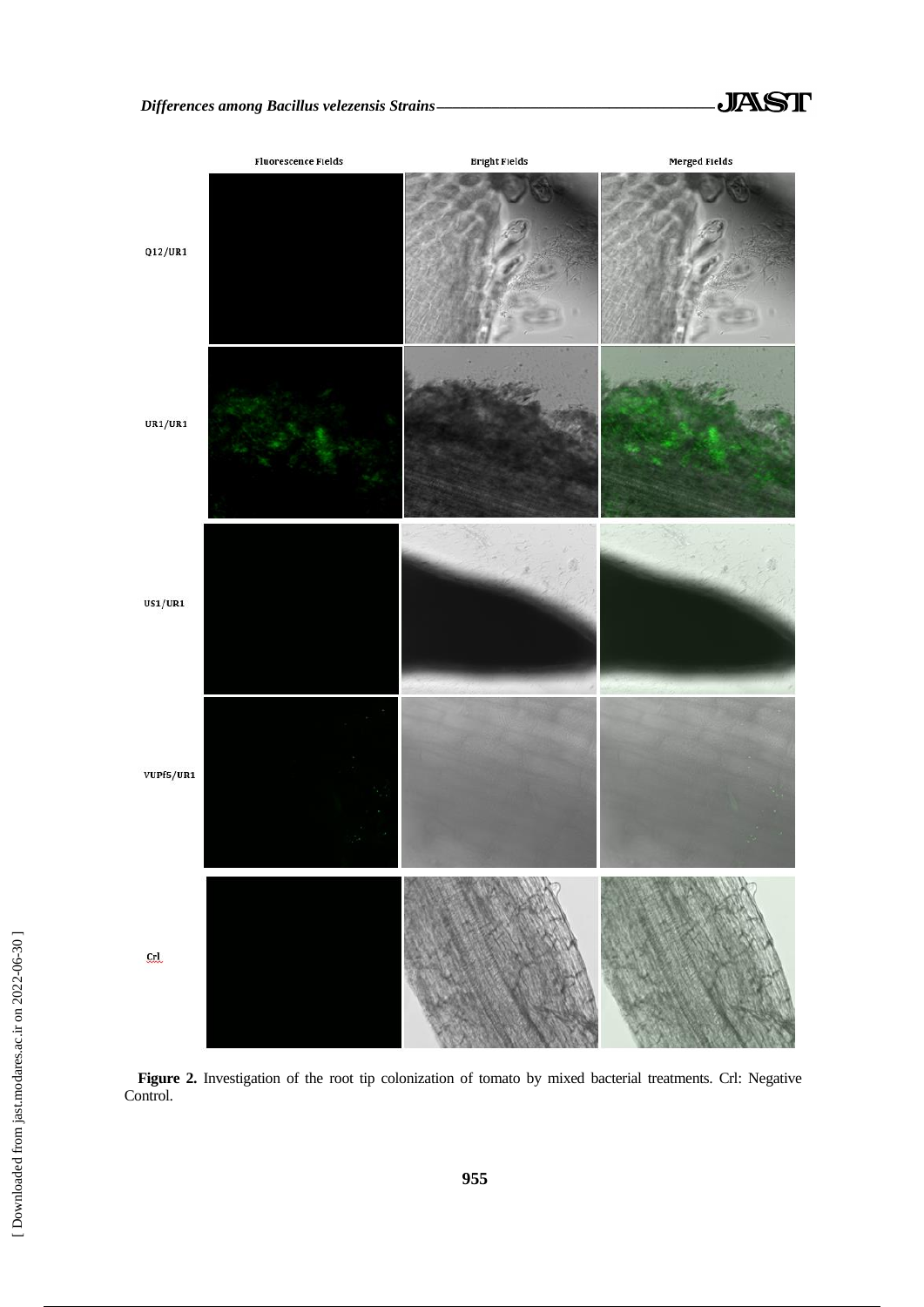expression in the *Bacillus subtilis* strains leads to the heterogeneous populations. Since the production of these proteins is costly, the subpopulations of bacteria tend to cheat. These genetic changes can be called morphotypes with weak points in the pellicle biofilm structure (Otto *et al*., 2020).

In co-culture treatments, the competition between UR1 with other strains in the colonization of Solanaceae roots showed the inefficiency of UR1 compared to its counterparts' strains, where no fluorescent was detected in its mixed treatments with Q12 and US1. Moreover, a limited amount of fluorescent was detected in the treatment UR1+VUPf5 (Figure 2). Strains *B. velezensis* are known as good root colonizers (Al-Ali *et al*., 2017). Based on our previous results, bioactive cyclic lipopeptides such as surfactin, fengycin, and iturin were detected in US1 and Q12 using UHPLC-HRESIMS. These secondary metabolites are not produced in the treatment UR1. Mutations in the *sfp* gene showed that this gene is required for the synthesis of lipopeptides and polyketides (McLoon *et al*., 2011). Cyclic lipopeptides surfactin, fengycin, and iturin are not only involved in plant health by antifungal and antibacterial activity, but are also essential for biofilm formation, competition for ecological niche, and colonization of rhizosphere (Zeriouh *et al*., 2014; Beauregard *et al*., 2013; Bais *et al*., 2004). Some authors believe that bacillomycin L and surfactin in *B. subtilis* 916 synergistically, caused biocontrol of rice sheath blight via antifungal acting, facilitating the formation of biofilms and increasing the abilities of plant colonization (Luo *et al*., 2015). Non-producing surfactin in *B. velezensis* FZB42 showed a difference in the rhizosphere colonization and mutations *eps*- not able to colonize tomato roots and to form a biofilm (Al-Ali *et al*., 2017). UR1 is not only weak to control the fungal and bacterial pathogens, but also failed to form biofilms on the pellicle. Furthermore, it showed poor competition to

occupy the root surface compared to strong strains Q12, US1, and VUPf5. The mutations in genes *sfp*, *epsC, swrA*, and *degQ* in *B. subtilis* 3610 led to the loss of disease control and root colonization. Moreover, this bacterium was unable to form biofilm. These four genes and gene *spo0F* were located in a large plasmid (Fan *et al*., 2018; McLoon *et al*., 2011). In *Bacillus velezensis* Δ*sfp* mutants, the biosynthesis of wall teichoic acidsynthesizing protein, GgaA, was reduced 4 fold. This deficiency also delayed the formation of biofilm and reduced the colonization of cucumber root (Xu *et al*., 2019).

### **Salt Tolerance Assay**

Salinity tolerance was surveyed at four levels of 0, 1, 5, and 10% of NaCl that were added to the LB medium. Like others, UR1 showed better growth with the addition of 1% of salt. Furthermore, population growth in strain UR1 in normal media, 1% and 5% was much higher than other strains. It is possible that due to mutations in some genes, the bacterium does not expend energy on the production of secondary metabolites, so, it can reproduce more. Strain Q12 could grow at 10% salt and strain US1 grew slightly but UR1 did not grow at this salt concentration (Figure 3). It was shown that the exoenzyme levansucrase helps *Gluconacetobacter diazotrophicus* tolerate excessive salt and sucrose concentrations, drought, and biofilm formation. The levan could protect versus stress, which are affected by living or non-living agents and contribute to the biofilm organization (Velázquez-Hernández *et al*., 2011). Salinity tension greatly stimulates the biosynthesis of levansucrase in *Bacillus* sp. two-component system DegS/DegU that plays a key role in the salt stress (Kunst and Rapoport, 1995). Due to the large and extensive changes in UR1, it seems that mutation or deletions have occurred in several genes and the main systems.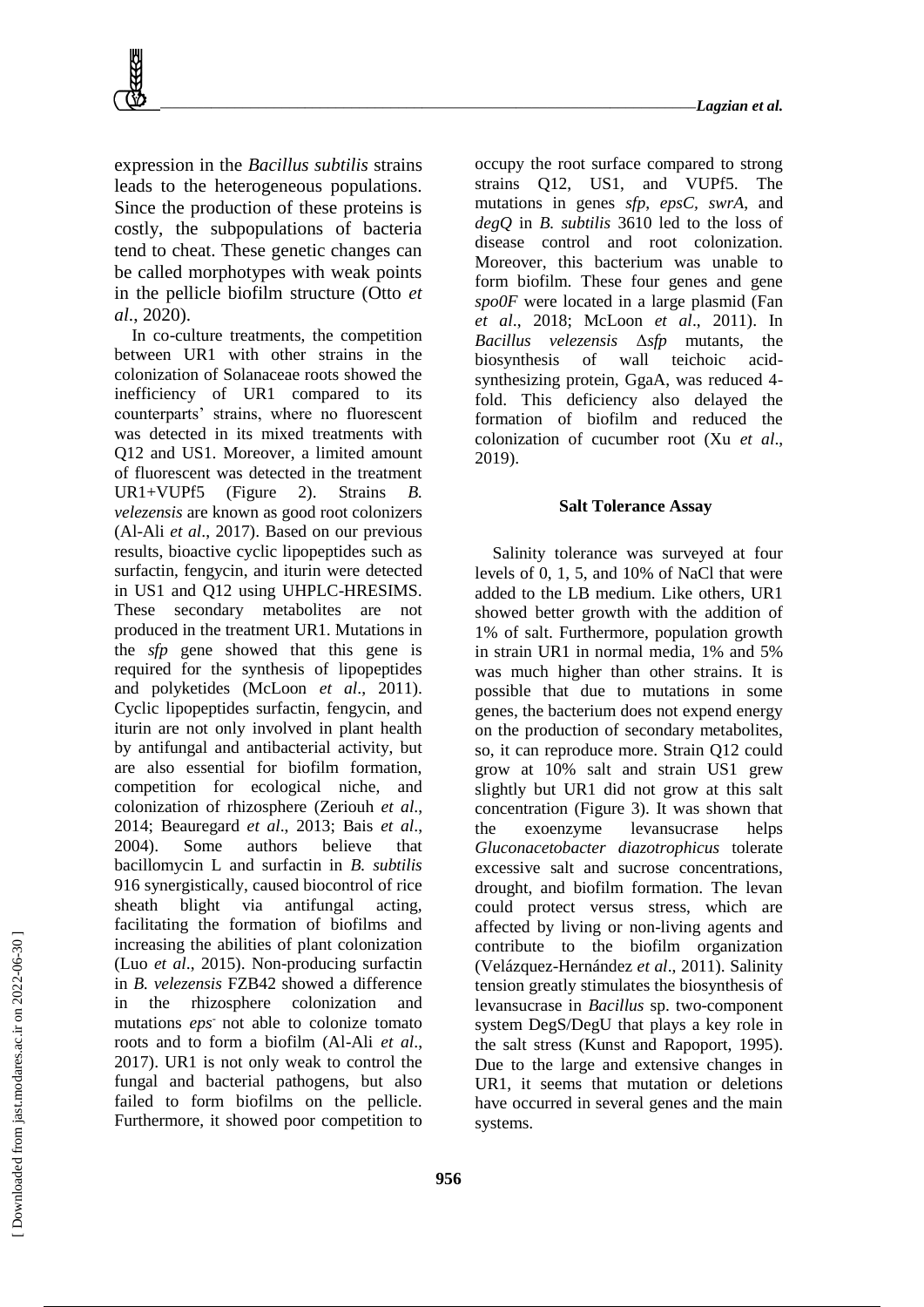

**Figure 3.** The population of each bacterium in separate and mixture treatments obtained from tomato root dilution series after two days and repeating the experiments two times (**a** and **b**), (**c)** Schematic of how the bacteria are located around the tomato root, and the tolerance of the bacteria to the amount of NaCl around the root, and (**d)** Bacterial populations at different NaCl concentrations.

# **ACKNOWLEDGEMENTS**

The authors appreciate Vali-e-Asr University of Rafsanjan to provide the research funding, and

from Dr. Sara Gharouni-Kardani at Plant Protection Research Department, Khorasan Razavi Agricultural and Natural Resources Research and Education Center. AREEO, Mashhad, Iran; for her research help.

# **REFERENCES**

1. Ahimou, F., Jacques, P. and Deleu, M. 2000. Surfactin and Iturin A Effects on *Bacillus*  *subtilis* Surface Hydrophobicity. *Enzyme Microb. Technol*.*,* **27(10):** 749–754.

- 2. Al-Ali, A., Deravel, J., Krier, F., Béchet, M., Ongena, M. and Jacques, P. 2017. Biofilm Formation Is Determinant in Tomato Rhizosphere Colonization by *Bacillus velezensis* FZB42. *Environ. Sci. Pollut. Res*., **25(30):** 29910-29920.
- 3. Bais, H. P., Fall, R. and Vivanco, J. M. 2004. Biocontrol of *Bacillus subtilis* against Infection of Arabidopsis Roots by *Pseudomonas syringae* Is Facilitated by Biofilm Formation and Surfactin Production. *Plant Physiol*.*,* **134(1):** 307–319.
- 4. Beauregard, P. B., Chai, Y., Vlamakis, H., Losick, R. and Kolter, R. 2013. *Bacillus subtilis* Biofilm Induction by Plant Polysaccharides. *PNAS USA,* **110(17):** E1621-E1630.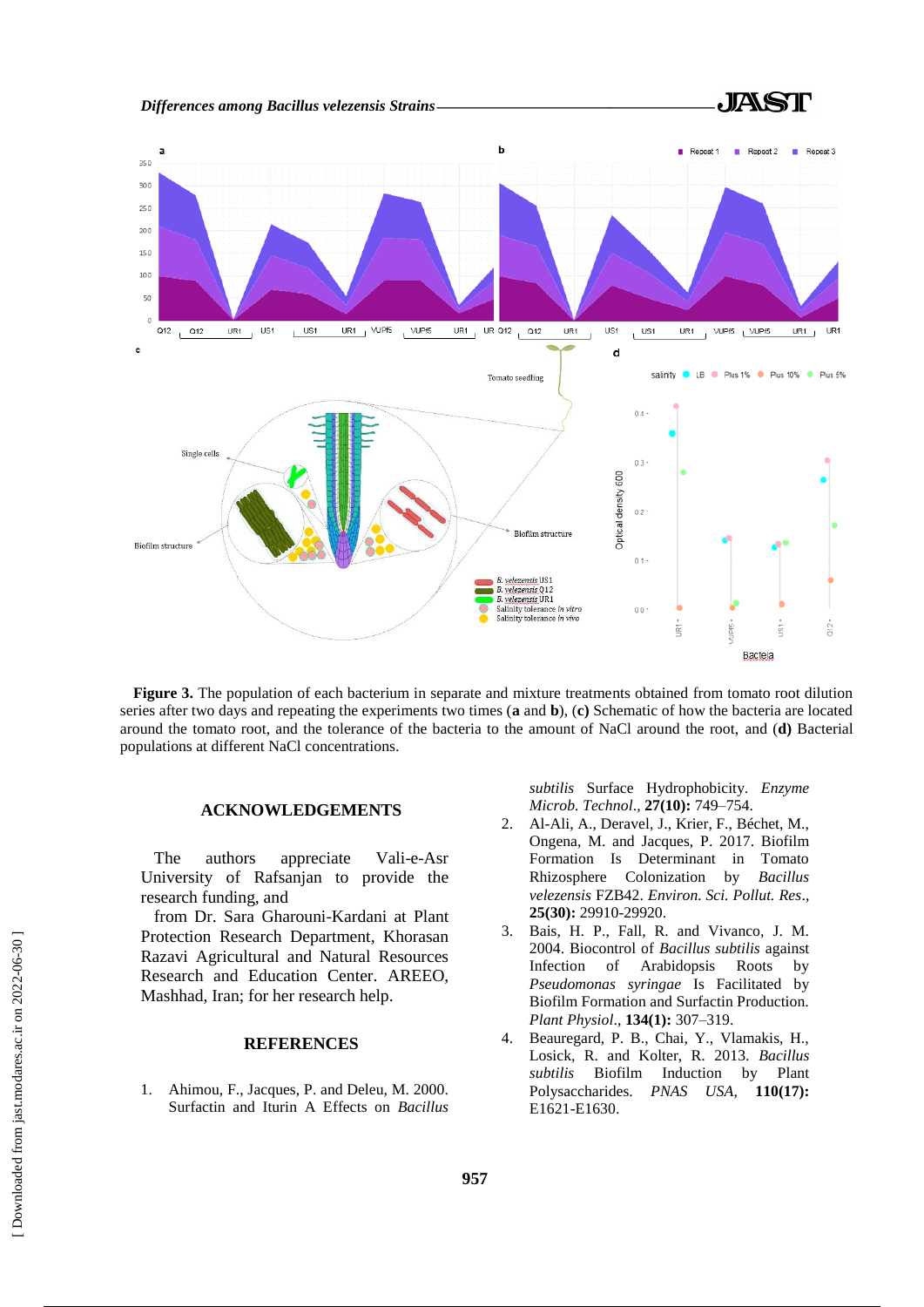- 5. Bertin, C., Yang, X. and Weston, L.A. 2003. The Role of Root Exudates and Allelochemicals in the Rhizosphere. *Plant Soil,* **256:** 67–83.
- 6. Branda, S. S., González-Pastor, J. E., Ben-Yehuda, S., Losick, R. and Kolter, R. 2001. Fruiting Body Formation by *Bacillus subtilis*. *PNAS USA,* **98(20):** 11621–11626.
- 7. Branda, S. S., Vik, S., Friedman, L. and Kolter, R. 2005. Biofilms: The Matrix Revisited. *Trends Microbiol,* **13(1):** 20 –26.
- *8.* Cain, M. L., Bowman, W. D. and Hacker, S. D. 2011. Ecology. Chapter 16: "*Change in Communities".* Sinauer Associates, Oxford University Press, Sunderland, MA, PP. 359– 362*.*
- 9. Das, B. B. and Dkhar, M. S. 2011. Rhizosphere Microbial Populations and Physicochemical Properties as Affected by Organic and Inorganic Farming Practices. *Am Eurasian J. Agric. Environ. Sci.,* **10(2):** 140–150.
- 10. Deravel, J., Lemiere, S., Coutte, F., Krier, F., Van, H. N., Bechet, M. and Jacques, P. 2014. Mycosubtilin and Surfactin Are Efficient, Low Ecotoxicity Molecules for the Biocontrol of Lettuce Downy Mildew. *Appl. Microbiol. Biotechnol*.*,* **98(14):** 6255–6264.
- 11. [Dragoš,](https://www.sciencedirect.com/science/article/pii/S0960982218305189#!) A., [Kiesewalter,](https://www.sciencedirect.com/science/article/pii/S0960982218305189#!) H., Martin, M., Hsu, C. Y., Hartmann, R., Wechsler, T., [Eriksen,](https://www.sciencedirect.com/science/article/pii/S0960982218305189#!) C., Brix, S., [Drescher,](https://www.sciencedirect.com/science/article/pii/S0960982218305189#!) K., Stanley-Wall, N., [Kümmerli,](https://www.sciencedirect.com/science/article/pii/S0960982218305189#!) R. and [Kovács,](https://www.sciencedirect.com/science/article/pii/S0960982218305189#!) Á. T. 2018. Division of Labor during Biofilm Matrix Production. *Curr. Biol*., **28(12):** 1903-1913. e5.
- 12. Fan, B., Blom, J., Klenk, H. P. and Borriss, R. 2017. *Bacillus amyloliquefaciens*, *Bacillus velezensis*, and *Bacillus siamensis*  form an "Operational Group *B. amyloliquefaciens*" within the *B. subtilis* Species Complex. *Front. Microbiol*.*,* **8(22)**. 1-15
- 13. Fan, B., Wang, C., Song, X., Ding, X., Wu, L., Wu, H., [Gao,](http://www.frontiersin.org/people/u/296221) X. and [Borriss,](http://www.frontiersin.org/people/u/187580) R. 2018. *Bacillus velezensis* FZB42 in 2018: The Gram-Positive Model Strain for Plant Growth Promotion and Biocontrol. *Front. Microbiol*.*,* **9(2491)**.
- 14. Fujii, M., Shibata, S. and Aizawa, S-I. 2008. Polar, Peritrichous, and Lateral Flagella Belong to Three Distinguishable Flagellar Families. *J. Mol. Biol*.*,* **379(2):** 273–283.
- 15. Henry, G., Deleu, M., Thonart, P. and Ongena, M. 2011. The Bacterial Lipopeptide Surfactin Targets the Lipid Fraction of the

Plant Plasma Membrane to Trigger Immune-Related Defense Responses. *Cell. Microbiol*.*,* **13(11):** 1824–1837.

- 16. Kevin, V. J. 2003. Plant Growth Promoting Rhizobacteria as Biofertilizers. *Plant Soil,*  **255(2):** 571–586
- 17. Kim, W., Racimo, F., Schluter, J., Levy, S. B. and Foster, K. R. 2014. Importance of Positioning for Microbial Evolution. *PNAS USA,* **111(16):** E1639-E1647.
- 18. Kirov, S. M., Castrisios, M. and Shaw, J. G. 2004. *Aeromonas flagella* (Polar and Lateral) Are Enterocyte Adhesins that Contribute to Biofilm Formation on Surfaces. *Infect. Immun*.*,* **72(4):** 1939–1945.
- 19. [Kovács,](https://www.sciencedirect.com/science/article/abs/pii/S0022283619300701#!) Á. T. and [Dragoš,](https://www.sciencedirect.com/science/article/abs/pii/S0022283619300701#!) A. 2019. Evolved Biofilm: Review on the Experimental Evolution Studies of *Bacillus subtilis* Pellicles. *J. Mol. Biol*.*,* **431(23):** 4749-4759
- 20. Kunst, F. and Rapoport, G. 1995. Salt Stress is an Environmental Signal Affecting Degradative Enzyme Synthesis in *Bacillus subtilis*. *J. Bacteriol.,* **177(9):** 2403–2407.
- 21. Lagzian, A and Saberi Riseh, R. 2021. Genome Mining Conformance to Metabolite Profile of Bacillus Strains to Control Potato Pathogens. *Appl. Microbiol. Biot*. In press.
- 22. Lugtenberg, B. and Kamilova, F. 2009. Plant-Growth-Promoting Rhizobacteria. *Annu. Rev. Microbiol*.*,* **63:** 541–556.
- 23. Luo, C., Zhou, H., Zou, J., Wang, X., Zhang, R., Xiang, Y. and Chen, Z. 2015. Bacillomycin L and Surfactin Contribute Synergistically to the Phenotypic Features of *Bacillus subtilis* 916 and the Biocontrol of Rice Sheath Blight Induced by *Rhizoctonia solani*. *Appl. Microbiol. Biotechnol*., **99(4):** 1897-1910.
- 24. Martin, M., Dragoš, A., Otto, S. B. Schäfer, D., Brix, S., Maróti, G. and Kovács, Á. T. 2020. Cheaters Shape the Evolution of Phenotypic Heterogeneity in *Bacillus subtilis* Biofilms. *ISME,* **14:** 2302–2312.
- 25. Ma, L., Shi, Y., Siemianowski, O., Yuan, B., Egner, T. K., Mirnezami, S. V., Lind, K. R., Ganapathysubramanian, B., Venditti, V. and Cademartiri, L. 2019. Hydrogel-Based Transparent Soils for Root Phenotyping *in Vivo*. *PNAS USA,* **116(22):** 11063-11068.
- 26. McLoon, A. L., Guttenplan, S. B., Kearns, D. B., Kolter, R. and Losick, R. 2011. Tracing the Domestication of a Biofilm-Forming Bacterium. *J. Bacteriol*.*,* **193(8):** 2027-2034.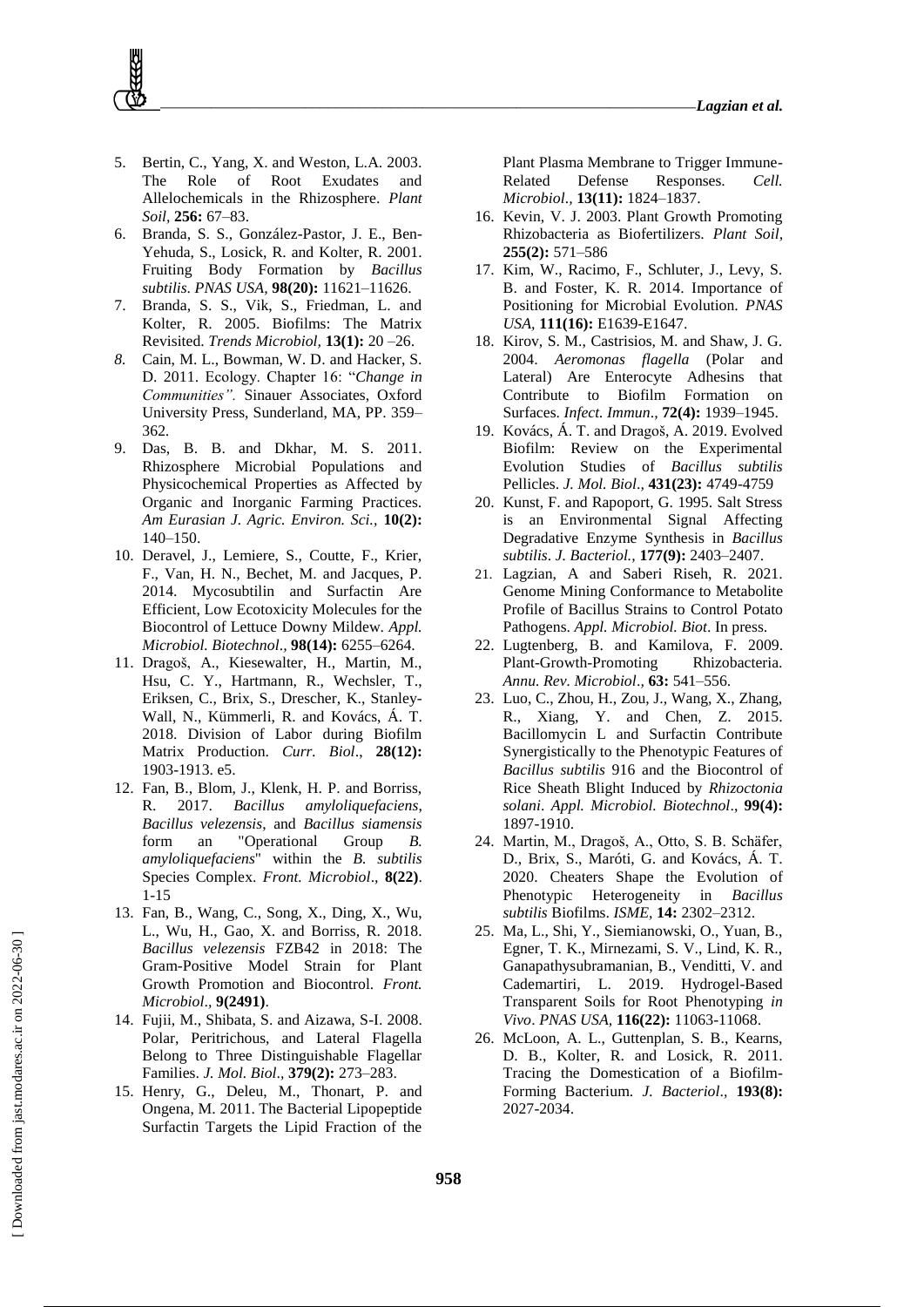- 27. Ongena, M. and Jacques, P. 2008. *Bacillus* Lipopeptides: Versatile Weapons for Plant Disease Biocontrol. *Trends Microbiol.,*  **16(3):** 115–125.
- 28. Otto, S. B., Martin, M., Schäfer, D., Hartmann, R., Drescher, K., Brix, S., Dragoš, A. and Kovács, Á. T. 2020. Privatization of Biofilm Matrix in Structurally Heterogeneous Biofilms. *Msystems,* **5(4):** e00425-20.
- 29. Peng, D., Luo, Y., Guo, S., Zeng, H., Ju, S., Yu, Z. and Sun, M. 2009. Elaboration of an Eelectroporation Protocol for Large Plasmids and Wild-Type Strains of *Bacillus thuringiensis*. *J*. *Appl*. *Microbiol*.*,* **106(6):** 1849-1858.
- 30. Rigolet, A. 2019. Molecular Crosstalk between Plant Beneficial Rhizobacteria: Identification of *Pseudomonas* Compounds Influencing the Growth and Antimicrobial Potential of *Bacillus velezensis***.** Master's Thesis, Liège University Library, University of Liège.
- 31. Ruiu, L. 2020. Plant-Growth-Promoting Bacteria (PGPB) against Insects and Other Agricultural Pests. *Agron*.*,* **10(861)**.
- 32. Velázquez-Hernández, M. L., Baizabal-Aguirre, V. M. and Cruz-Vázquez, F. 2011. *Gluconacetobacter diazotrophicus* Levansucrase Is Involved in Tolerance to

NaCl, Sucrose and Desiccation, and in Biofilm Formation. *Arch. Microbiol*.*,* **193 (2):** 137-149.

- 33. Xavier, J. and Foster, K. R. 2007. Cooperation and Conflict in Microbial Biofilms. *PNAS USA,* **104(3):** 876–881.
- 34. Xu, Z., Shao, J., Li, B., Yan, X., Shen, Q. and Zhang, R. 2013. Contribution of Bacillomycin D in *Bacillus amyloliquefaciens* SQR9 to Antifungal Activity and Biofilm Formation. *Appl. Environ. Microbiol*., **79(3):** 808–815.
- 35. Xu, Z., Zhang, H., Sun, X., Liu, Y., Yan, W., Xun, W., Shen, Q. and Zhang, R. 2019. *Bacillus velezensis* Wall Teichoic Acids Are Required for Biofilm Formation and Root Colonization. *Appl. Environ. Microbiol*.*,*  **85(5):** e02116- e02118.
- 36. Zaman, M. and Toth, I. 2013. Immunostimulation by Synthetic Lipopeptide Based Vaccine Candidates: Structure–Activity Relationships. *Front. Immunol*.*,* **4:** 318.
- 37. Zeriouh, H., de Vicente, A., Pérez-García, A. and Romero, D. 2014. Surfactin Triggers Biofilm Formation of *Bacillus subtilis* in Melon Phylloplane and Contributes to the Biocontrol Activity. *Environ. Microbiol*.*,* **16(7):** 2196–2211.

**از تشکیل بیوفیلم تا رقابت در تعیین نیچ** *velezensis Bacillus* **تفاوت بین سویههای اکولوژیکی روی ریشه گیاه**

**آ. لگزیان، ر. صابریریسه، س. صاریخان، م. مرادزاده اسکندری، و پ. خدایگان**

**چکیده**

تشکیل بیوفیلم و کلونیزاسیون ریزوسفر گیاهان، زیرساخت های اصلی کنترل بیولوژیک بیماریهای گیاهی است. تجمع باکتریها در الیه محافظی که از تولید اگزوپلی ساکارید (EPS (خود باکتری حاصل می شود، بیوفیلم نامیده می شود. تشکیل این ساختارهای پیچیده از رفتارهای چند سلولی باکتریها ناشی می گردد. عناصر مختلفی می توانند در این مکانیسمها نقش داشته باشند. در این مطالعه، تشکیل بیوفیلم، کلونیزاسیون ریشه و تحمل به نمک )NaCl)، در چهار غلظت، در سویههای  *velezensis Bacillus*(12Q، 1US و 1UR )مورد بررسی قرار گرفت. نتایج نشان داد که قدرت